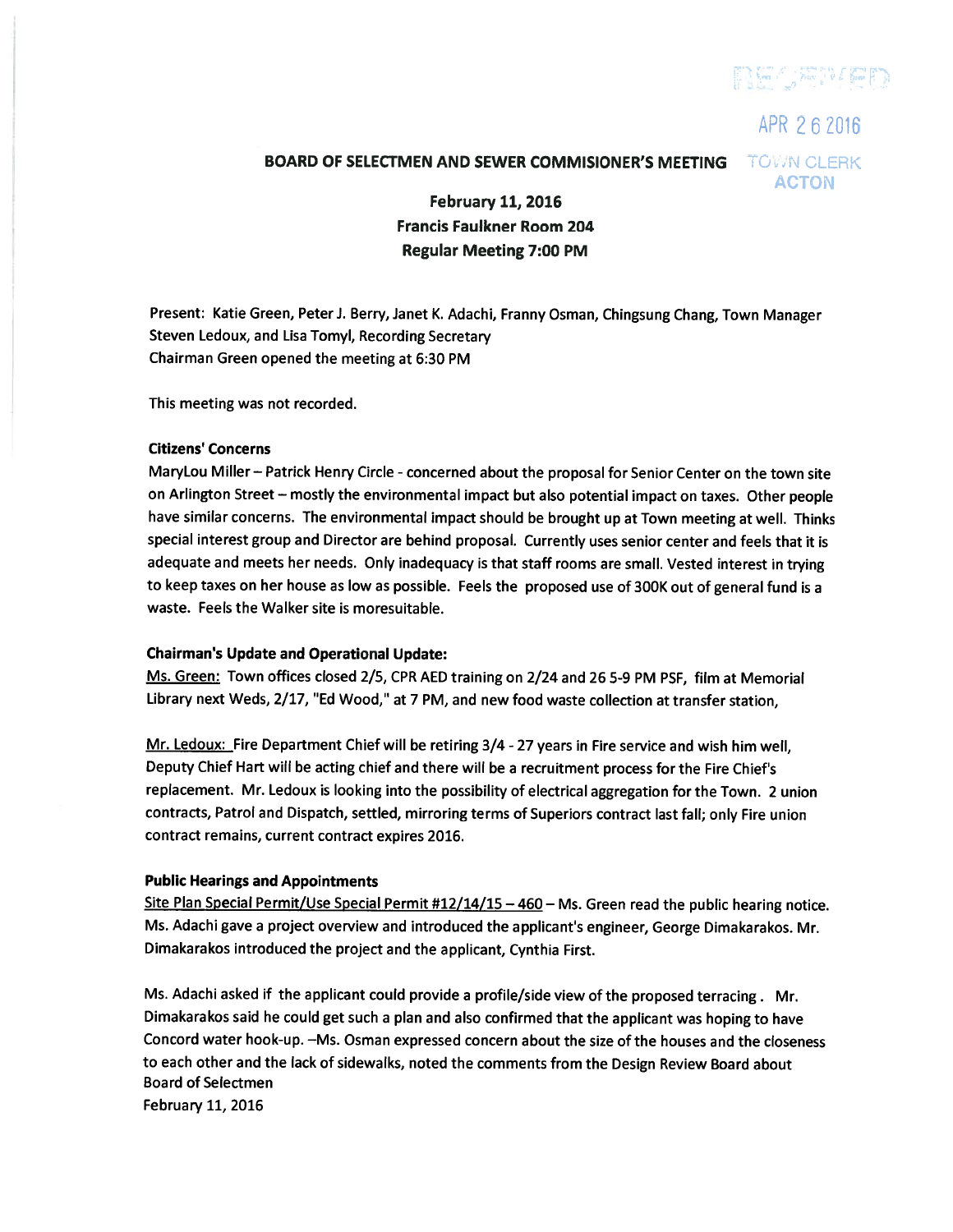attached rather than detached homes. Mr. Dimakarakos explained that detached homes were necessary to be financially feasible, as there is <sup>a</sup> significant difference between what you can ge<sup>t</sup> for single-family vs. attached housing. There also is <sup>a</sup> demand for these types of houses.

Ms. Green agrees that there would be <sup>a</sup> benefit on having sidewalks rather than residents walking in the road in the development. Mr. Dimakarakos said there could be some expansion of sidewalk at the end of Wetherbee Road. Ms. Green said generally we ask that <sup>a</sup> portion of sidewalk to be built or for <sup>a</sup> contribution to the Sidewalk Fund. Happy to see <sup>a</sup> project like this propose<sup>d</sup> for East Acton Village. Mr. Bartl explained that that the existing sidewalks already in front of the project meet the requirements of the zoning bylaw; Town typically requires contributions to Sidewalk Fund if requirements not met onsite. But where applicant is open to installing sidewalks off-site, putting sidewalk on Wetherbee could be challenging. Sidewalks in the pocket neighborhood are not necessary because of the small, contained size of the neighborhood. Mr. Berry asked if the sidewalks in <sup>a</sup> residential neighborhood have to be ADA compliant, Mr. Dimakarakos said not in residential section but he would have to check the requirements for the connection from the residential neighborhood to the commercial/retail area.

Mary Lou Miller—the traffic on 2A keeps increasing. Does Acton have <sup>a</sup> right of way? Mr. Bartl explained that 2A is <sup>a</sup> state road and the town does not have control. Traffic regionally has declined by 10%.

Motion to close hearing, Ms. Osman seconded —All Ayes Motion to approve site <sup>p</sup>lan with the condition to address town staff comments excep<sup>t</sup> Engineering comment about sidewalk, Ms. Osman seconded, All Ayes.

Grant of Pole Location, Eversource — CC — move to approve gran<sup>t</sup> of pole location, JA second all ayes. (5- 0)

#### Selectmen's Business

Site Plan Special Permit Study Committee Presentation - Mr. Berry presented to the board findings from the SPSPSC. Purpose was to review whether SPSP should continue to be reviewed by BOS or should be moved to the Planning Board. Acton is the only town among its comparators that has the Selectmen review site <sup>p</sup>lans, and is the only town that uses "special permit" label; also <sup>e</sup> one of only <sup>3</sup> Boards <sup>n</sup> the Commonwealth that review them. Zoning bylaw makes the BOS the review and approva<sup>l</sup> board. Back when the Zoning Bylaw was passe<sup>d</sup> it was mostly residential development and now it has reversed and more commercial development. The committee focused first on propose<sup>d</sup> zoning amendments for Kelly's Corner under which the master <sup>p</sup>lan permitting would be <sup>a</sup> much more negotiated process. Mr. Berry recommends that Selectmen the proposa<sup>l</sup> to have the Planning Board be the KC master <sup>p</sup>lan site <sup>p</sup>lan review board.. Do not need to take position now but will when the warrant article comes out. MaryLou Miller— asked whether, <sup>g</sup>iven positions of boards are all volunteer, town governmen<sup>t</sup> is still viable situation. Ms. Green explained that the topic was not on agenda, so Board cannot discuss tonight.

Board of Selectmen February 11, 2016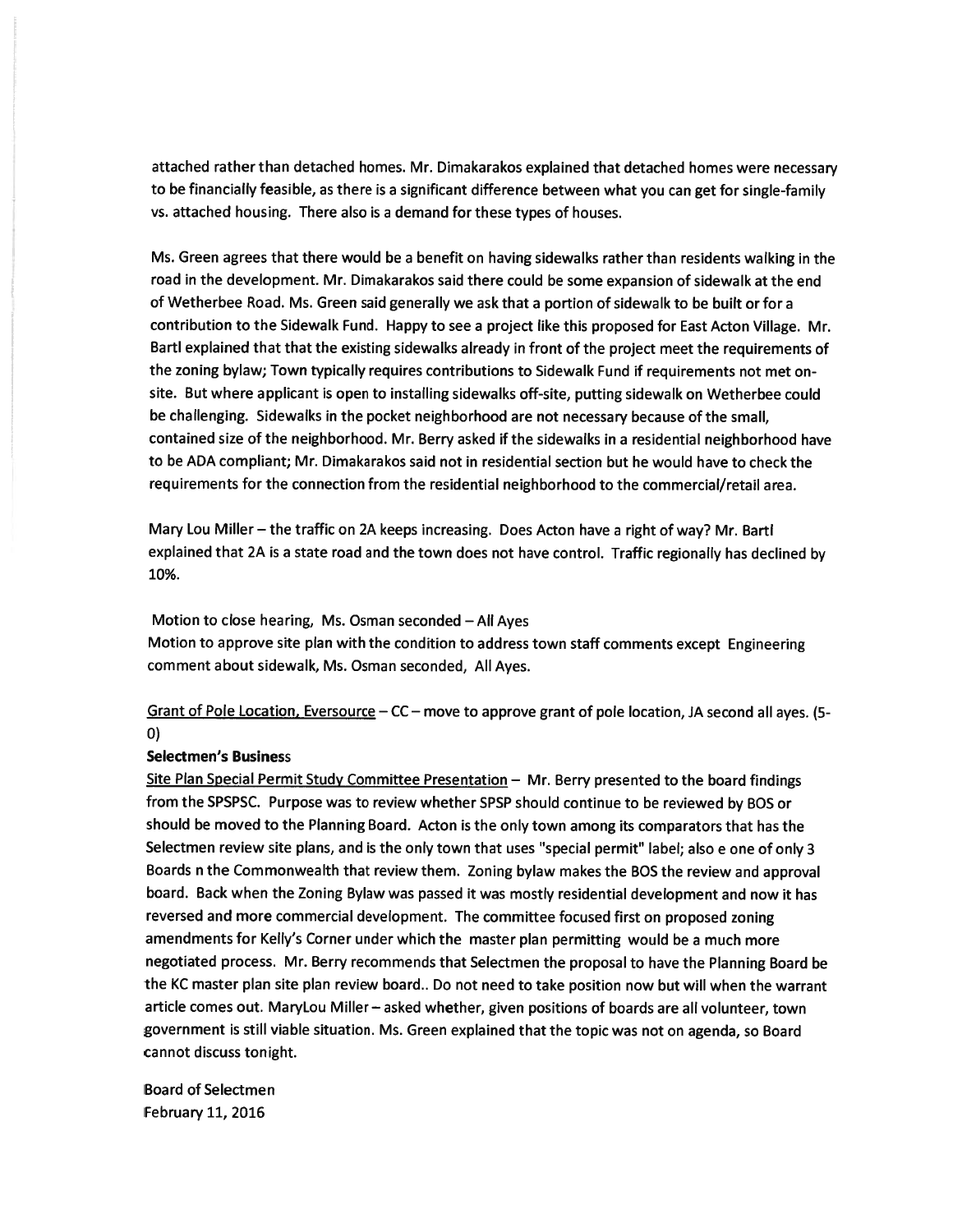Selectmen Vote on Special Permit #09/11/15 — 459, 110 Grill, 252-256 Main Street- Ms. Adachi moved to approve Use Special Permit under existing zoning laws with <sup>a</sup> condition that permit is contingent on an approved site plan special permit, or such other permit that may be required under the proposed zoning, and condition to pay whatever sewer fees may be due, if any, at the time of building permit (engineering would have the number estimate), and standard boiler plate conditions and limitations regarding future amendments, compliance with all applicable laws and regulations, expiry date, appeals period, etc. — Mr. Chang seconded, All Ayes (5-0).

Ms. Adachi move to approve Use Special Permit under the proposed zoning for Kelly's Corner District as advertised laws with <sup>a</sup> condition that permit is contingent on an approved site <sup>p</sup>lan special permit, or such other permit that may be required under the proposed zoning, and condition to pay whatever sewer fees may be due, if any, at the time of building permit (engineering would have the number estimate), and standard boiler plate conditions and limitations regarding future amendments, compliance with all applicable laws and regulations, expiry date, appeals period, etc. — Mr. Chang second, All Ayes (5-0).

Board to Accept Gift of <sup>2</sup> Modular Houses, Jay Redmond, Rex Lane —Jay Redmond offered 3 ranch houses, BOS felt comfortable with 2. Miracle League has raised funds for pouring foundations and moving the houses. Ms. Adachi moved to accep<sup>t</sup> 2 of 3 houses, Mr. Berry seconded. All Ayes (5-0)

Selectmen to Discuss Sending Letter to Legislative Delegation Regarding Nagog Pond — with all the letters from abutters and also residents of Acton, Ms. Green wanted to reach out to the Board as to whether <sup>a</sup> letter should be drafted to out legislative delegation regarding the use of the Nagog Pond to ge<sup>t</sup> more information and to express the genera<sup>l</sup> concerns of the town getting the rights back to the pond from the 1884 law. Board members agreed with proposal. Mr. Ledoux and Ms. Green to work on it.

Selectmen to Discuss House Bill 3884 Additional Liquor Licenses - Town Meeting approved article authorizing Town's pursuit of special legislation seeking 16 additional all alcohol licenses and 6 beer and wine. Draft bill proposes <sup>a</sup> <sup>p</sup>hased release of the licenses and allocation to specific areas of town. Less than half available in January 2018. Math was not right and end up <sup>g</sup>iving us more than requested. Not concerned with splitting up the licenses by area of town but if licenses are assigned to particular licensing zones, then <sup>a</sup> license relinquished by an establishment that closes must stay in the same zone and does not go back into genera<sup>l</sup> license pool. Ms. Green said MA House counsel most likely drafted the bill. Board not in agreemen<sup>t</sup> with the legislative proposa<sup>l</sup> to split the licenses among different zones.

Community Preservation Act Town Proiect Applications Vote of Priority — Board went through the Town applications and voted its priorities:

Board of Selectmen February 11, 2016